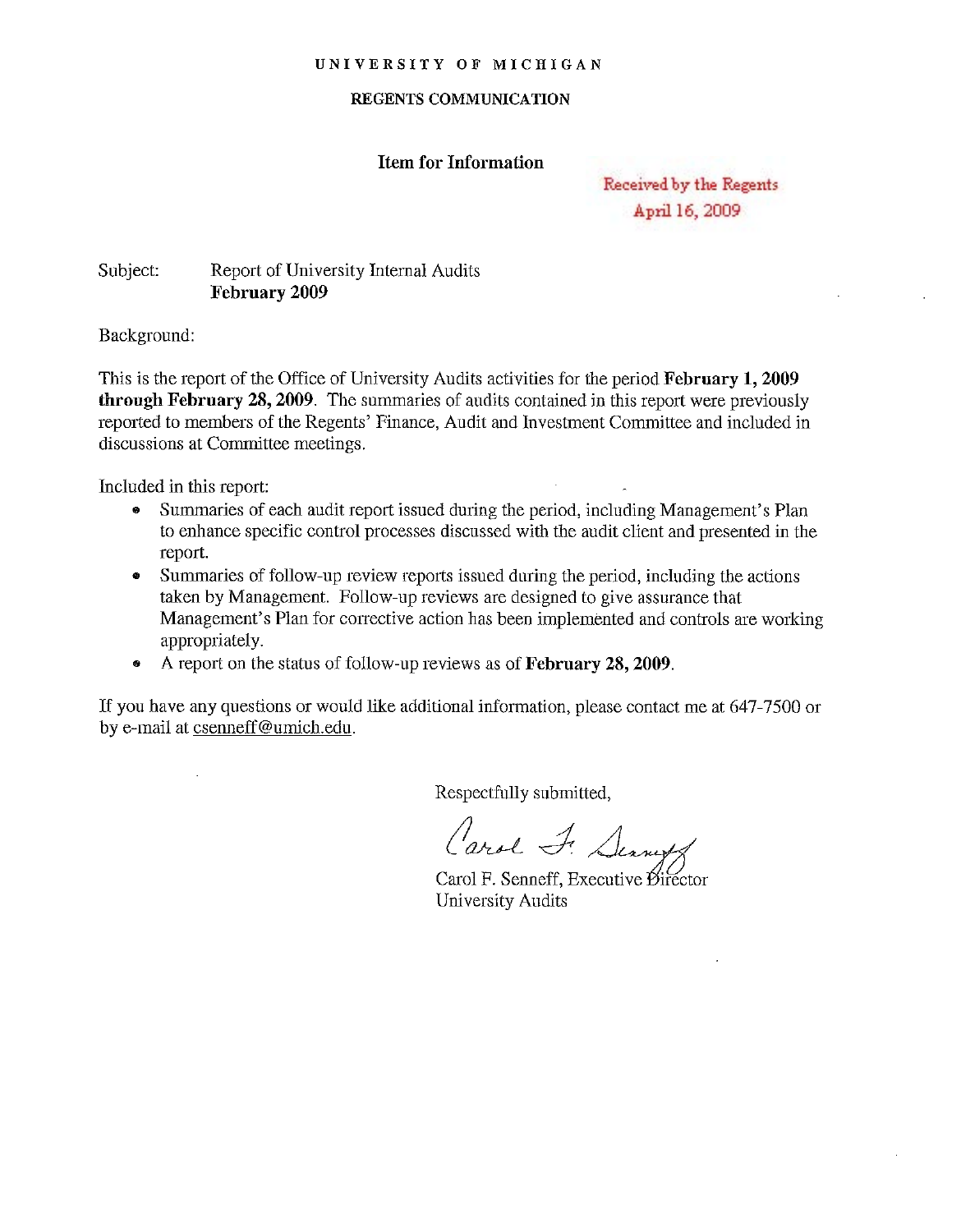$\label{eq:2.1} \frac{1}{\sqrt{2}}\left(\frac{1}{\sqrt{2}}\right)^{2} \left(\frac{1}{\sqrt{2}}\right)^{2} \left(\frac{1}{\sqrt{2}}\right)^{2} \left(\frac{1}{\sqrt{2}}\right)^{2} \left(\frac{1}{\sqrt{2}}\right)^{2} \left(\frac{1}{\sqrt{2}}\right)^{2} \left(\frac{1}{\sqrt{2}}\right)^{2} \left(\frac{1}{\sqrt{2}}\right)^{2} \left(\frac{1}{\sqrt{2}}\right)^{2} \left(\frac{1}{\sqrt{2}}\right)^{2} \left(\frac{1}{\sqrt{2}}\right)^{2} \left(\$ 

 $\label{eq:2.1} \frac{1}{\sqrt{2}}\int_{\mathbb{R}^3}\frac{1}{\sqrt{2}}\left(\frac{1}{\sqrt{2}}\right)^2\frac{1}{\sqrt{2}}\left(\frac{1}{\sqrt{2}}\right)^2\frac{1}{\sqrt{2}}\left(\frac{1}{\sqrt{2}}\right)^2\frac{1}{\sqrt{2}}\left(\frac{1}{\sqrt{2}}\right)^2.$  $\label{eq:2.1} \frac{1}{\sqrt{2}}\left(\frac{1}{\sqrt{2}}\right)^{2} \left(\frac{1}{\sqrt{2}}\right)^{2} \left(\frac{1}{\sqrt{2}}\right)^{2} \left(\frac{1}{\sqrt{2}}\right)^{2} \left(\frac{1}{\sqrt{2}}\right)^{2} \left(\frac{1}{\sqrt{2}}\right)^{2} \left(\frac{1}{\sqrt{2}}\right)^{2} \left(\frac{1}{\sqrt{2}}\right)^{2} \left(\frac{1}{\sqrt{2}}\right)^{2} \left(\frac{1}{\sqrt{2}}\right)^{2} \left(\frac{1}{\sqrt{2}}\right)^{2} \left(\$ 

 $\bar{\Gamma}$ 

 $\label{eq:2.1} \frac{1}{\sqrt{2}}\int_{\mathbb{R}^3}\frac{1}{\sqrt{2}}\left(\frac{1}{\sqrt{2}}\right)^2\frac{1}{\sqrt{2}}\left(\frac{1}{\sqrt{2}}\right)^2\frac{1}{\sqrt{2}}\left(\frac{1}{\sqrt{2}}\right)^2\frac{1}{\sqrt{2}}\left(\frac{1}{\sqrt{2}}\right)^2\frac{1}{\sqrt{2}}\left(\frac{1}{\sqrt{2}}\right)^2.$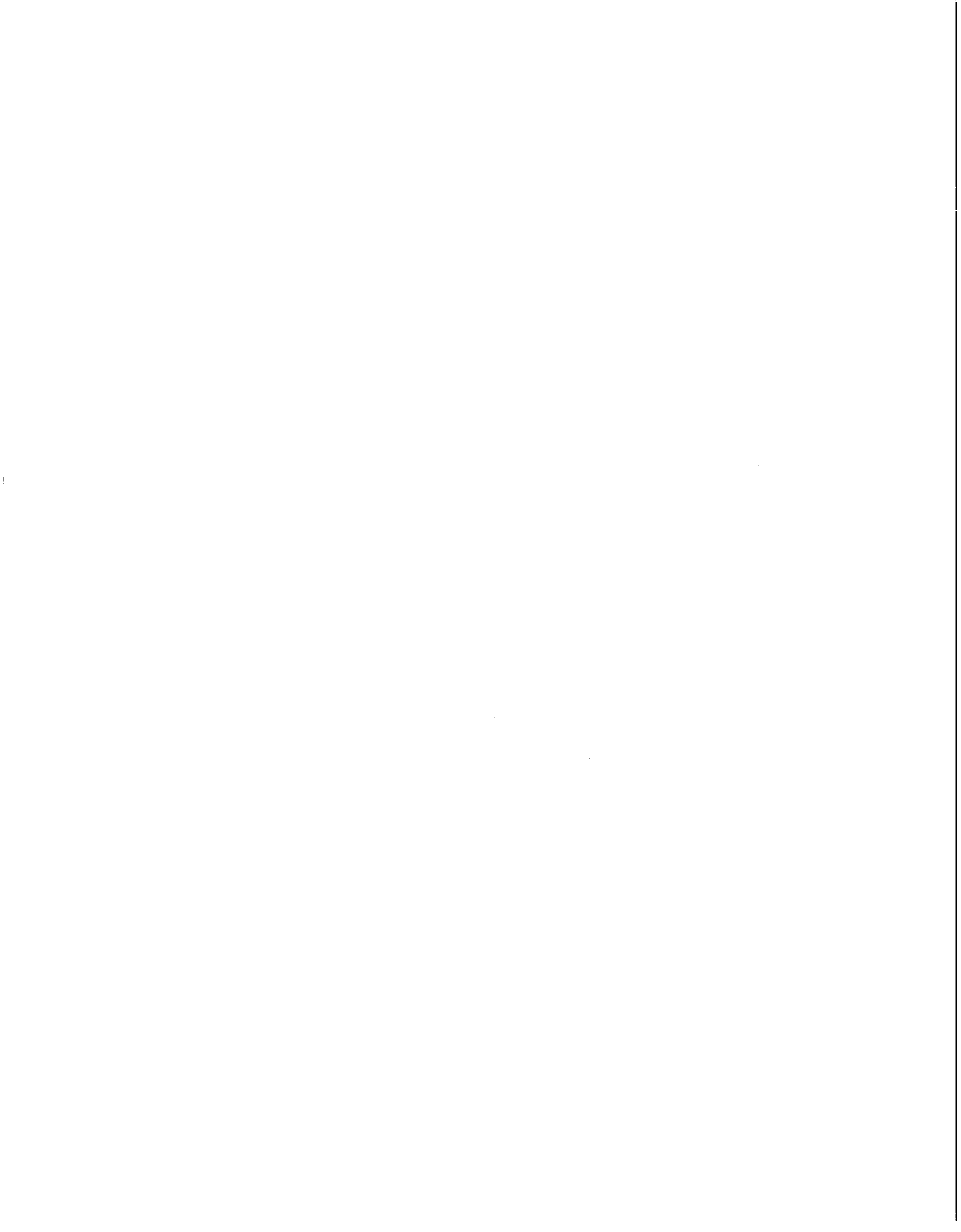### University Audits February 2009 - Summary of Reports Issued

# ORIGINAL **REPORTS**

Information Technology Central Services Active Directory UM ROOT Domain Issued February 16,2009

#2008-310

Active Directory is a Microsoft system for locating, connecting, and managing Windows servers, workstations, applications, and users. It is ananged in the form of "forests" consisting of one or more "domains". The University of Michigan (U-M) operates several Microsoft Active Directory forests, including:

- Campus Forest
- Business and Finance
- Health System

University Audits completed an audit of the UMROOT Domain in the Microsoft Active Directory forest (Campus Forest) administered by Information Technology Central Services CITCS).

The Campus Forest contains domains operated autonomously by five units:

- ITCS<br>• Ross
- Ross School of Business
- College of Engineering
- College of Literature, Science, and the Arts (LSA)
- Housing

The largest domain in the Campus Forest is UMROOT. This domain organizes and controls access to not only ITCS resources, but also to the resources of many schools, colleges, and departments. UMROOT supports three major categories of IT systems or services:

- Central Microsoft Windows services including Central Accounts, Common Campus Exchange Service (e-mail and calendaring), and Windows Update Service
- Systems operated directly by schools, colleges, and departments
- Workstations in libraries, computing sites, and departments

These systems and services are necessary for the operation of administrative offices and academic computing sites throughout the University. If the security of the UMROOT Domain were compromised, these systems and services could be rendered unavailable, and sensitive data housed in them could be exposed.

University Audits' primary objective was to determine whether theUMROOT Domain in the Campus Forest is being adequately safeguarded from security risks originating both inside and outside the University. To accomplish this, University Audits examined plans for conective action that arose from two thorough risk assessments performed in 2006: one conducted by ITCS following the U-M RECON methodology, and the other by Microsoft following their Risk Assessment Program for Active Directory. We verified that corrections were made where required by these assessments, and evaluated the effectiveness of these changes. Auditors also evaluated high-risk controls recommended by the United States Defense Information Systems Agency (DISA) for Active Directory installations of all sensitivity levels.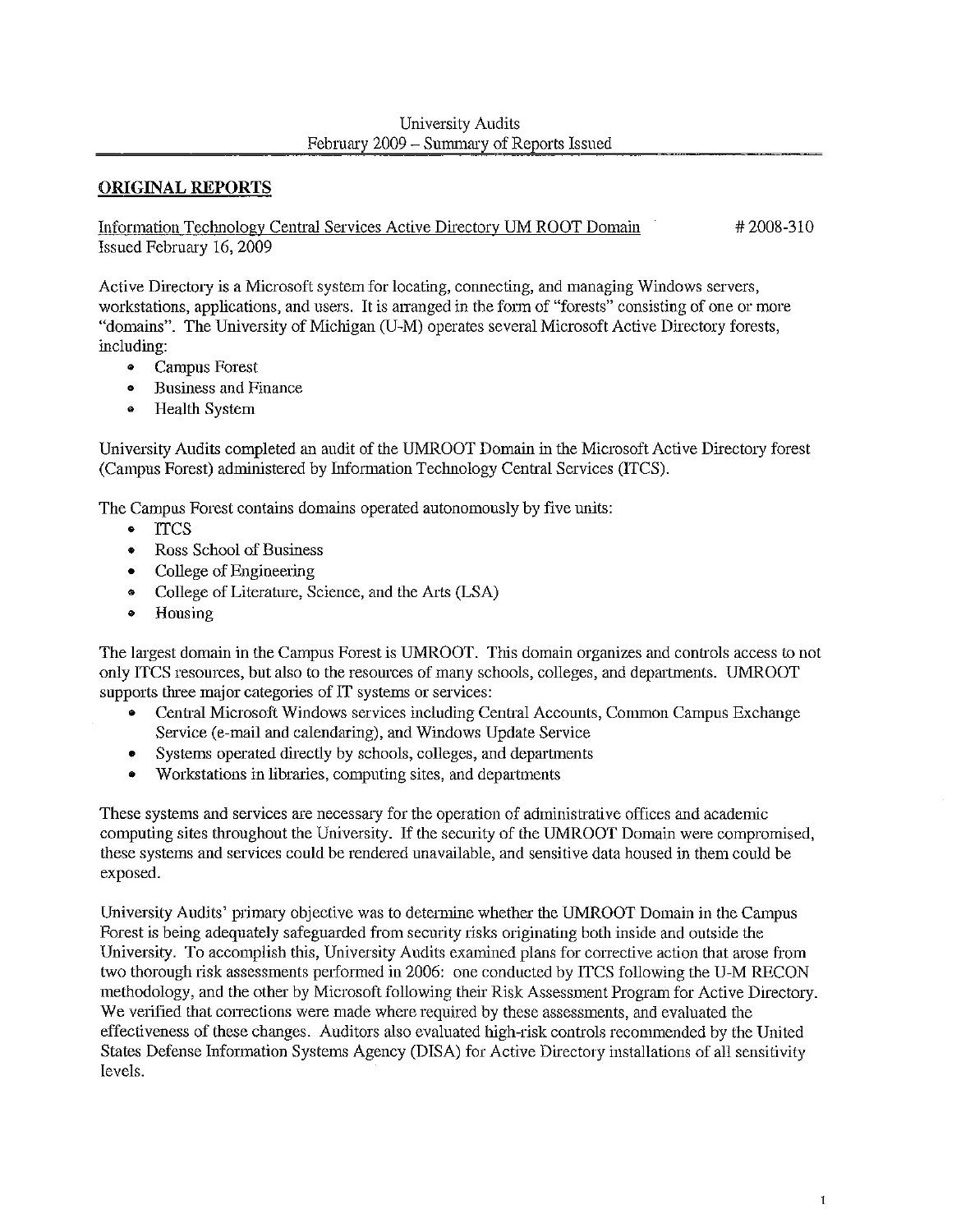University Audits reviewed change logs, system permissions, configuration parameters, and draft policies, and compared them to the recommendations of the risk assessments or DISA, as appropriate. Auditors also scanned the core UMROOT servers for all known security vulnerabilities.

This audit focused on UMROOT because of its pivotal role in Active Directory at U-M. In the larger context, however, there are broader Campus Forest concerns, including special challenges in trust relationships and governance.

- Risk by Association The domains operated in the Campus Forest by the Business School, Engineering, LSA, and Housing pose risks to the UMROOT Domain that ITCS cannot control. Because of trust relationships designed into the Active Directory product, privileged access in one domain can be exploited to gain privileged access to another domain in the same forest. This means that UMROOT is only as secure as the weakest Campus Forest domain. If all domain operators can agree on a minimum set of security standards and enforce them equally across the Campus Forest, this challenge can be adequately addressed. However, the governance needed to make this happen is a challenge in itself.
- Governance The centrality of the UMROOT Domain to Campus Forest operation means that while ITCS owns and administers the domain, policy decisions often require consultation with other IT providers and other domains in the Campus Forest.

The Windows Core Working Group serves as the forum for discussion of policy and other shared interests affecting Windows services at U-M. This Working Group is made up of system administrators from each domain in the Campus Forest, large organizational units in the forest such as Libraries and Computing Sites, and other forests such as Business and Finance and the Institute for Social Research. Over the past year, ITCS has led the Working Group to address UMROOT security shortcomings, including lack of policy and security controls, identified in prior risk assessments.

To support the Working Group's efforts, technical leaders from ITCS and IT Security Services (ITSS) also meet regularly with IT Directors from the Business School, Engineering, LSA, Housing, ITCS, and MAIS (Michigan Administrative Information Services), as well as U-M's Chief IT Security Officer. By expanding the dialogue and fostering management buy-in, these meetings free the Working Group to focus on technical issues affecting Active Directory policy.

This multi-pronged, collaborative approach is generating security policy, but very slowly. The point of enforcing policy has not yet been reached.

These two forest-wide challenges have the greatest impact on the UMROOT Domain, which has the largest stake and is the linchpin of the Campus Forest. A more uniform approach to security would also encourage units with independent forests to join the Campus Forest. A unification of Active Directory would benefit the entire University by reducing costs while simplifying and increasing collaboration across campus.

#### Control Issues:

1. Exposed Telnet Services - "Fiber switches" connecting the Exchange Servers' Storage Area Network  $(SAN<sup>1</sup>)$  to the campus network and the Internet have a Telnet service that allows system

<sup>&</sup>lt;sup>1</sup> Storage Area Network (SAN) is a high-speed subnetwork of shared storage devices. A storage device is a machine that contains nothing but a  $disk(s)$  for storing data.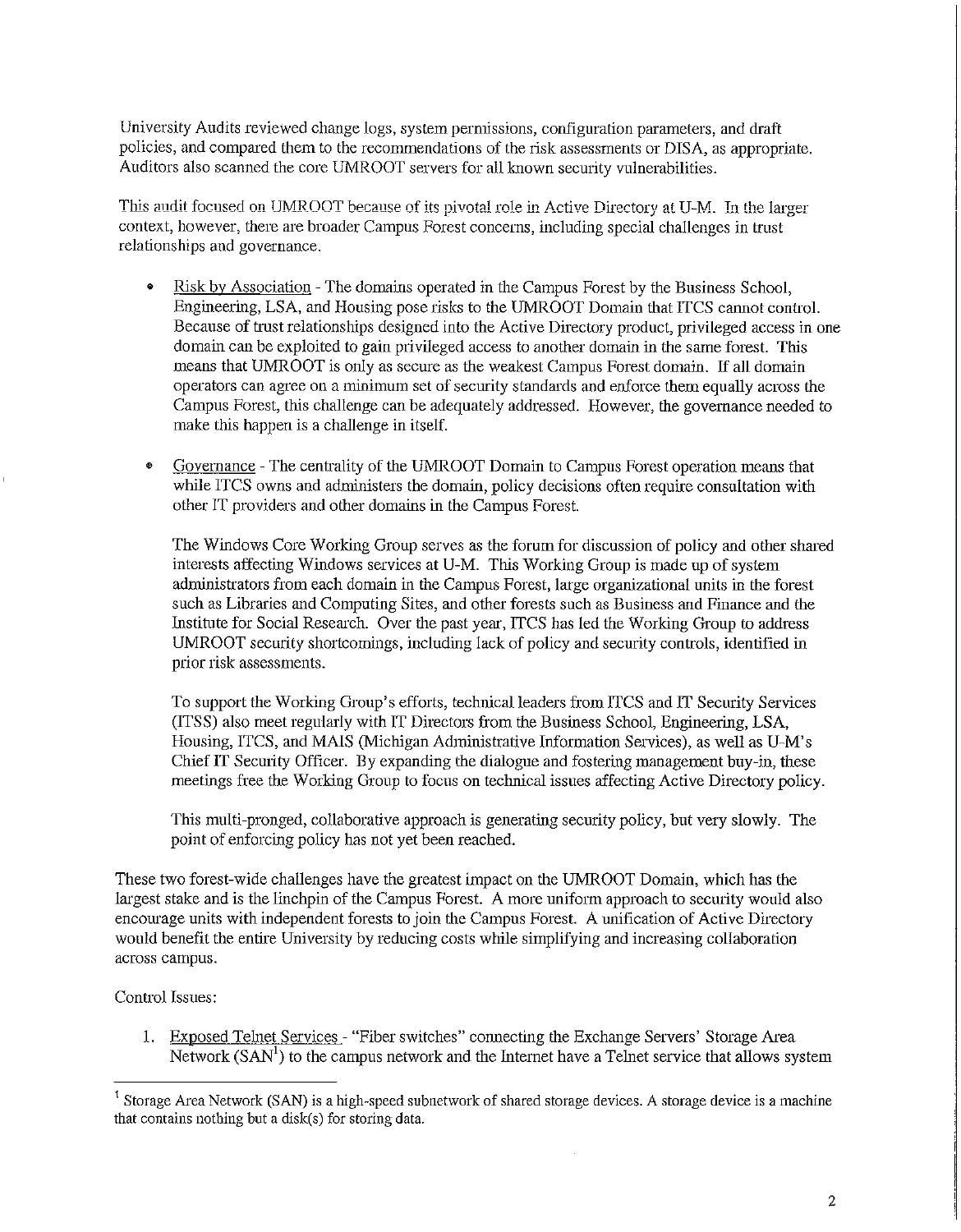administrators to connect to the switches and manage them remotely. Data transmitted through Telnet, including login IDs and passwords, is not encrypted and could be intercepted by unauthorized personnel. These Telnet services are accessible from campus and the Internet, where the chance of "eavesdropping" is greater. These switches also have  $SSH<sup>2</sup>$  service, which is a more secure equivalent to Telnet. This issue was reported to the client immediately.

Based on the security scans conducted by University Audits, all other access to network services on UMROOT infrastructure servers is limited as designed. *ITCS* follows a layered security approach, including network-based firewalls, built-in Windows firewalls, VPN requirements, a central Terminal Server, and isolation of mailbox servers.

Management Plan - The Telnet services are used exclusively by the Exchange Servers to communicate with the SAN. Older Exchange Servers positioned outside the UMROOT firewall require the Telnet services on the SAN to be exposed. *ITCS* Groupware Services is retiring these servers. Once they have been retired, the SAN will be repositioned so that Telnet services are protected by the firewall.

2. Depth of Security Scans - The UMROOT Domain is comprised of a complex array of Windows servers. The Windows operating system and Active Directory services possess many unique security considerations and challenges. Periodic security scans of UMROOT servers only check for the ten most common serious vulnerabilities. UMROOT servers could pass these scans and still be highly vulnerable. The Active Directory risk assessment performed for *ITCS* by Microsoft in 2006 also noted the risk of relying solely on these scans, and reeommended particularly thorough security scans of the domain controllers.

Security scans of the UMROOT infrastructure should test for more types of serious security vulnerabilities specific to Windows and Active Directory. *ITCS* should either directly conduct more comprehensive security scans, or arrange with IT Security Services to expand the scope of their testing.

Management Plan - ITCS Groupware Services will consult with IT Security Services to determine their options for obtaining more comprehensive security scans of UMROOT infrastructure.

3. Inactive User Accounts - User accounts in Active Directory (AD) are generally not deprovisioned (deactivated or deleted) when they are no longer needed (e.g., when the user has left the University). However, departments can optionally request the de-provisioning of an account through the IT User Advocate Office if, for example, a user's employment were terminated for **cause.**

Without de-provisioning, many of the user accounts in Active Directory are essentially abandoned. If one were to be compromised, no one would realize it. An attacker could use a compromised account to disable University systems and steal University data. It is also possible for the original account holder to continue using their aecount to access Active Direetory resources, such as Campus Computing Sites workstations, without authorization or compensation to the University.

 $2$  SSH (Secure Shell) is a program to log into another computer over a network.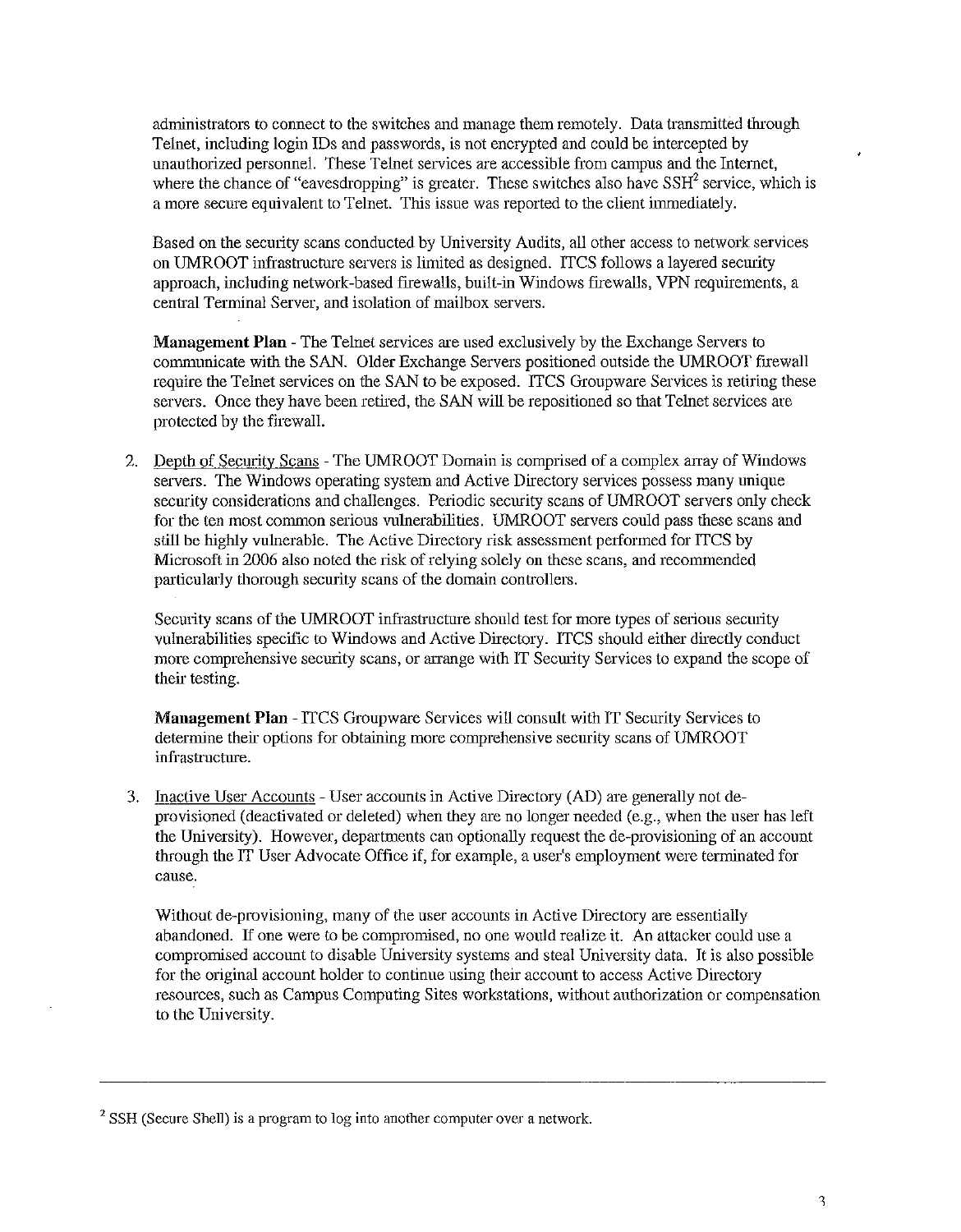The AD user population is based on users listed in the U-M Online Directory (UMOD). Based on a comparison of user counts between the two directories, at least 8,000 AD user accounts could be eliminated today.

**However, this would not solve the problem. IJ1vIOD contains hundreds of thousands more users** with no current need to access Active Directory resources. ITCS plans to address this overabundance of AD user accounts by basing them on the new  $\hat{MC}$ ommunity enterprise directory<sup>3</sup>. The clearer relationship data supplied by MCommunity will allow ITCS to reduce the number of AD user accounts over time by more than 280,000, by eliminating these users who do not have a cnrrent need to access resources in the Active Directory environment. This includes the 8,000 accounts noted above.

Investing resources to develop a UMOD-based de-provisioning process would not be a judicious use of resources at this point. ITCS should proceed with transitioning from UMOD to MCommunity as a source of user account data for UMROOT, including developing a process for removing users from AD. ITCS should also prepare a plan for reducing the remaining population of AD users to individuals with a current need for those resources.

Management **Plan** - When MCommunity is activated (anticipated Summer 2010), it will include checks to ensure old, unused accounts are not authorized for Active Directory access. In the interim, ITCS Groupware Services will document the criteria that will be used to determine whether a user should be granted Active Directory access, and a plan for communicating the policy change to holders of excluded accounts.

4. Incomplete Host Hardening - Servers are assigned to specific roles that may not require the wide variety of features and services that Windows installs by default. Disabling features and services that are not necessary to accomplish the server's designated function(s) increases security by eliminating potential somces of vnlnerability. In addition, the configuration ofrequired features and services can often be optimized for security. This process, collectively referred to as "host hardening," has been partially implemented within the UMROOT infrastructure. Hardening of servers and system administrators' workstations was a key recommendation of the 2006 RECON security assessment.

Host hardening involves enabling security features and disabling functionality that is not strictly necessary, to reduce a system's exposure to attack.

The Security Configuration Wizard is a tool that guides host hardening on Windows servers. It has been implemented on all domain controllers and all servers housed in the School of Education Building, but not on WINS (Windows Internet Name Service) or PKI (public key infrastructure) servers. PKI servers in particular are a crucial security component, issuing and validating secmity certificates used for encrypting web traffic, files, and folders. ITCS indicates the tool will be executed on the WINS and PKI servers when resomces and priorities permit.

Internet Explorer Enhanced Secmity Configuration is another hardening tool designed to reduce the risk of web browsing. ITCS has not implemented the use of this tool. To compensate, they have written procedures warning administrators not to browse the web on servers. ITCS also

4

<sup>3</sup> **MCommunity is V-M's new enterprise directory system. It will provide a means of exchanging information about the roles and privileges of campus community members (employees, students, alumni, retirees, emeritus faculty, and** sponsored individuals), enabling more accurate and timely provisioning of IT resources.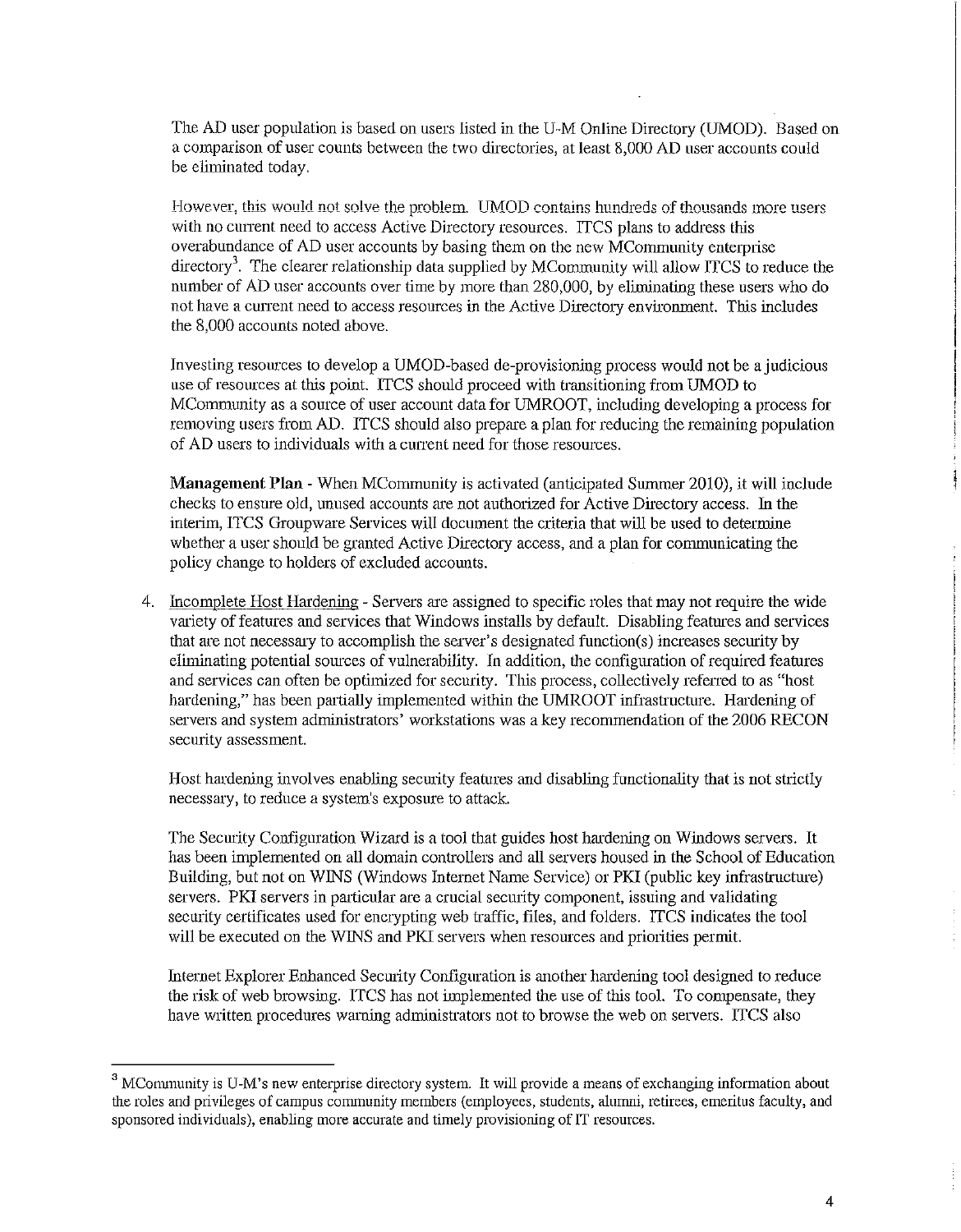plans to examine whether their Privileged Accounts Policy could be changed to proscribe most web browsing on servers.

Firewalls provide some compensating control by limiting access to these servers from the Internet. However, greater assurance of system security would be provided by a defense-in-depth strategy that includes across-the-board host hardening.

**Management Plan -** *ITCS* Groupware Services is planning to apply the Security Configuration Wizard (SCW) to all UMROOT servers while upgrading them to Windows Server 2008. The timetable for the upgrade cycle is now being determined. If servers where the SCW has not been run are scheduled late in the upgrade process, the SCW will be applied separately in the interim.

5. Justification of Privileged Accounts - Privileged accounts have generally unrestricted access to all programs, files, and resources on a computer system or network. A Privileged Account Policy for the UMROOT Domain is currently in draft. It requires periodic inspection and validation of privileged account groups, and real-time monitoring of changes. A separate policy details the specific mechanisms to be used for auditing and monitoring privileged accounts and groups. These mechanisms, which the Windows Core Working Group has not yet agreed npon, would substantially increase oversight opportunities.

The Privileged Account Policy does not specifically address role-based access. However, it lists and defines the privileged groups, describing what members are allowed to do and where they allow to do it. Many of these groups are purpose-specific (e.g., various types of Exchange email/calendaring administrators), and membership in them implies a role. The policy could be improved by specifying (when possible) which teams or job roles should belong to each group.

The Privileged Account Policy requires that privileges be limited to the minimum necessary. A separate implementation guideline outlines a tiered account structure. In this scenario, administrators are issued accounts with a range of privilege levels appropriate to their job duties, and choose the account with the least privilege necessary to accomplish the task at hand. This arrangement has not yet been approved by the Windows Core Working Group, and much work remains to be done in defining the privilege levels and assigning membership appropriately.

Privileged accounts in other domains besides UMROOT are outside the scope of this audit. However, as we noted at the outset of this audit, based on a number of somces, the privileges for these accounts can extend to the forest level, posing a risk to assets in UMROOT.

To improve security, the draft policies related to privileged accounts should be finalized. The draft policies on privileged accounts and monitoring of those accounts are generally sound. They could be improved by clarifying which teams or job roles shonld or do belong to each privileged group. Such a mapping could resemble the tiered administrative account structure that management proposes to help administrators use the least privileges necessary to perform a task.

**Management Plan** - The tiered administrative account structure has been implemented and is being used by Windows system administrators. ITCS Groupware Services will extract the memberships of the various privileged groups and document the precise makeup and the reasons for inclusion so that privileged access is clearly justified.

6. Caching of Domain Credentials - Windows uses "credential caching" to store an encrypted copy of the most recently used accounts and passwords to ensme these users can log on even if no domain controllers are available to authenticate them. This featme is especially important for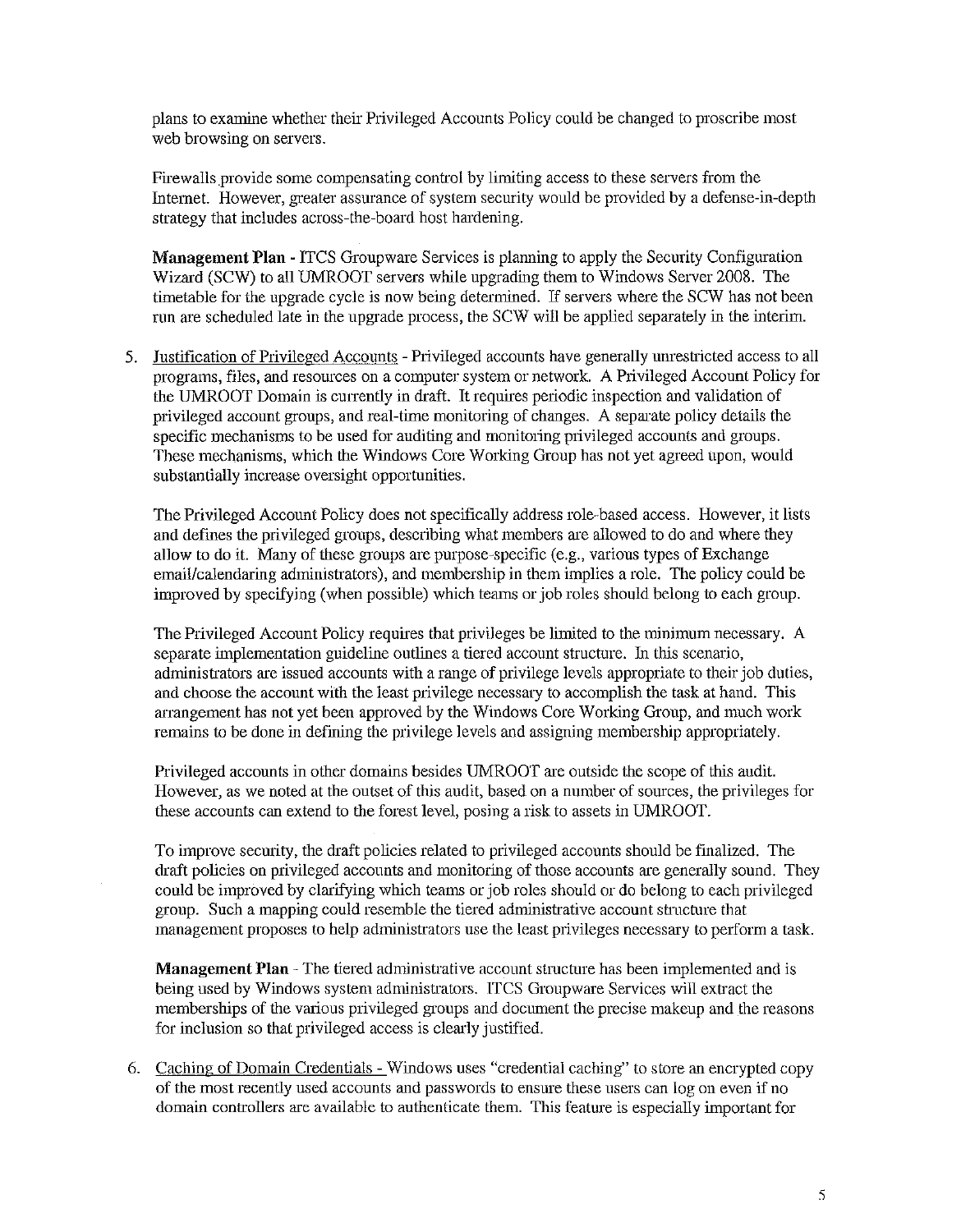laptops, which may be used off-network. Caching of domain credentials is permitted on servers and workstations in the UMROOT domain. If a workstation containing cached credentials is compromised, the credentials can be obtained by using a number of tools. This poses the greatest risk to privileged accounts. The 2006 RECON assessment recommended this featme be deactivated.

University Audits recommends amending the Privileged Accounts Policy to require that privileged accounts not be used to log on directly to workstations - especially laptops. This would help mitigate the risk of highly sensitive account credentials being captured in the event of a workstation compromise or laptop loss. Cormnunicate the new requirement to staff, and enforce it appropriately.

**Management Plan -** This requirement has been added to the Privileged Accounts Policy, and applies not only to desktop and laptop computers, but also to member servers (servers that are not Domain Controllers). The policy has been discussed within ITCS Groupware Services and with ITCom Operations, the two most impacted teams. Groupware Services will issue a final announcement of the policy via email to ensure all affected system administrators are aware of it.

7. Absence of Operating Level Agreement - There is no operating level agreement (OLA) documenting the level of service the UMROOT Domain is expected to provide to members of the Campus Forest. OLAs typically document management's expectations of services to be delivered, performance tracking and reporting measures, problem management and dispute resolution procedures, customer duties and responsibilities, and security arrangements. The risk of inadequate controls in each of these areas is increased without sufficient documentation such as an approved, current OLA.

The Windows 2000 Infrastructure Policies layout many of the parameters an OLA between *ITCS* and forest members would contain, including:

- e lTCS commitments to provide Active Directory services to the campus 24 hours a day, 7 days a week; and monitoring and maintenance 24 hours a day, 365 days a year
- ITCS responsibilities for maintaining and administering the core directory service,  $DNS^4$ , Exchange, and other services
- <sup>e</sup> Maintenance windows and procedures for announcing maintenance
- Channels through which *ITCS* will communicate with UMROOT participating units
- e ITCS responsibilities for supporting and administering users and services at the UMROOT level
- ITCS responsibilities for policing the forest, enforcing policies
- e Unit responsibilities for supporting and administering users and servers in departmental OU (organizational units) and departmental domains
- Policies and procedures which any unit operating a domain in the forest (including ITCS) must follow

This document, however, has not been updated since 200I, and it does not appear to be binding. There is no space for official sign-off.

The Windows 2000 Infrastructure Policies should be updated and adapted to serve as an OLA between ITCS and members of the Campus Forest. Management from *ITCS* and member areas should approve and sign off on the agreement. Adjudication procedures for violations of the

**<sup>4</sup> Data Source Name provides connectivity to a database.**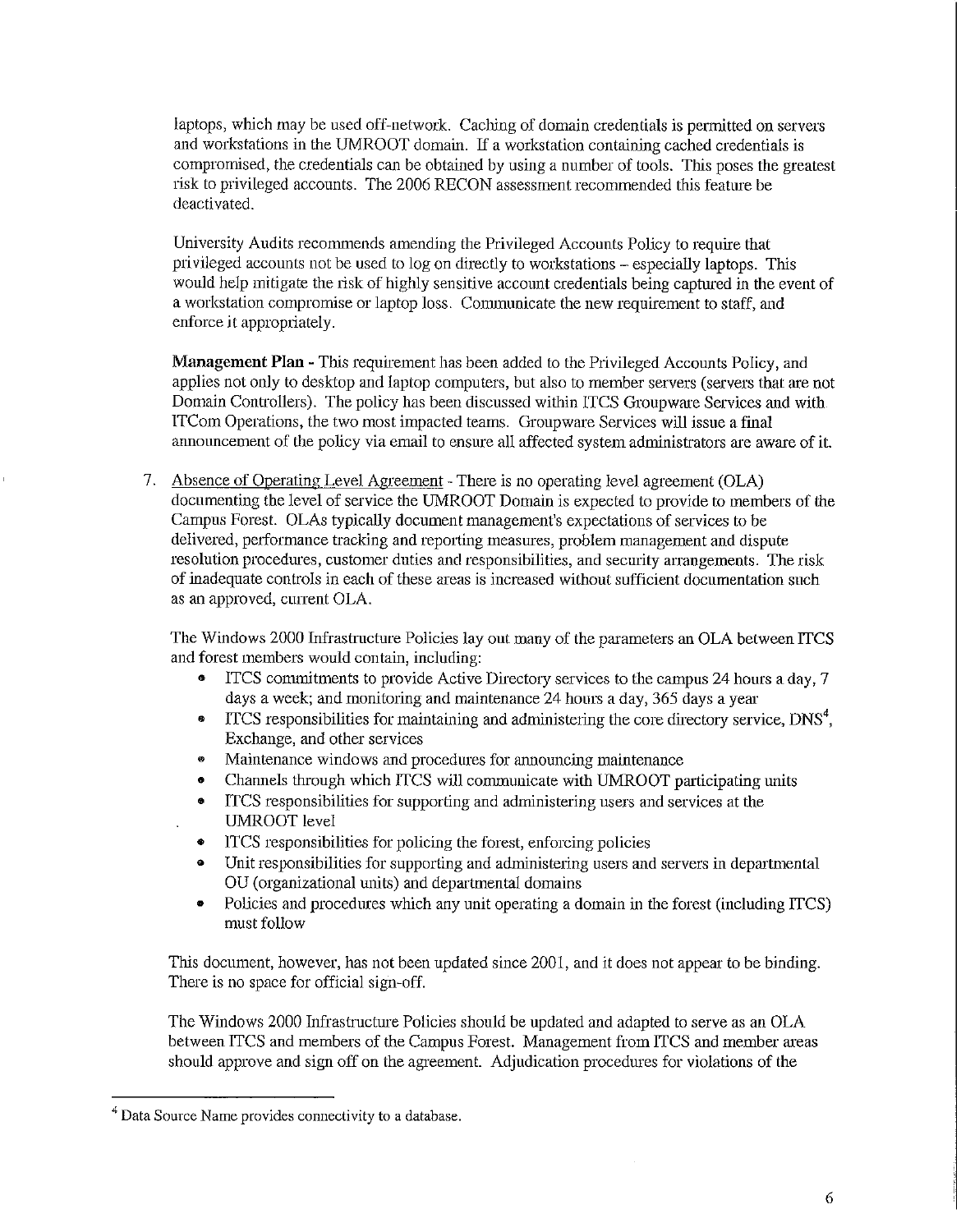OLA should be developed and included. In particular, security requirements should be expanded. The document should refer to more specific policies and procedures for change management, configuration standards, and security as needed.

**Management Plan -** The Windows Leadership Group recently agreed to collapse non-UMROOT domains into UMROOT organizational units (OUs), which will significantly alter the relationships and responsibilities documented in the Operating Level Agreement. ITCS Groupware Services will therefore develop an updated agreement reflecting the planned restructuring, A draft agreement will be drawn up based on existing OU customers, and will be revised substantially as the forest collapse takes shape, and technical and support processes change,

8, Informal Change Management - In practice, although changes affecting the entire UMROOT domain are communicated in advance, recorded, and tested before implementing in production, these practices are largely informal, not based in policy, and could be better integrated and documented.

Major changes, such as installation of the UMROOT firewall, are discussed and approved by the Windows Core Working Group. However, these discussions and approvals are recorded only in emails, Meeting minutes are not taken, and the practice is not documented,

Schema changes (a special subcategory of major change that affects the entire Campus Forest) ar'e sent to the Windows 2000 Listserv for a two-week comment period, and implemented if there are no irreconcilable objections, This practice is documented in "ITCS Windows 2000 Infrastructure Policies at the University of Michigan" posted on the ITCS website. University Audits successfully traced back a schema change from May 2008 to verify that announcements and change records were made appropriately.

Smaller changes are discussed at daily meetings of the ITCS Groupware Services group. Approval is neither sought nor given, This practice is not documented,

All changes are recorded in the Windows Change Log, a shared calendar on the ITCS Exchange Server. Administrators search this log to determine what changes were made to Active Directory during a given time period. The change log is separate from the announcements and discussions, requiring extra documentation and making cross-referencing more difficult.

These change mechanisms work, but they rely on a large amount of free-form description and discussion, and do not provide much assurance that changes have actually been considered and accepted by UMROOT stakeholders, If a dispute were to ar'ise over whether a change was properly vetted, the entire history of the change would need to be reviewed. This requires collecting the record of when a change was made, what it involved, the purpose, test results, authorizations, and discussion of concerns and potential issues. Under this system, those elements could be stored in emails, or calendar events, or even separate files, with no single identifier to link them together.

Risk and vulnerability assessment activities are not integrated with change management so they may not always be considered before a change is implemented, The 2006 RECON security assessment highlighted a need for post-install, pre-production vulnerability scans for new or changed applications, The client indicates that ITCom has integrated these functions to some degree, making them a potential role model. Services taken over for management by ITCom Operations, such as messaging servers, must fit their vulnerability and exposure guidelines.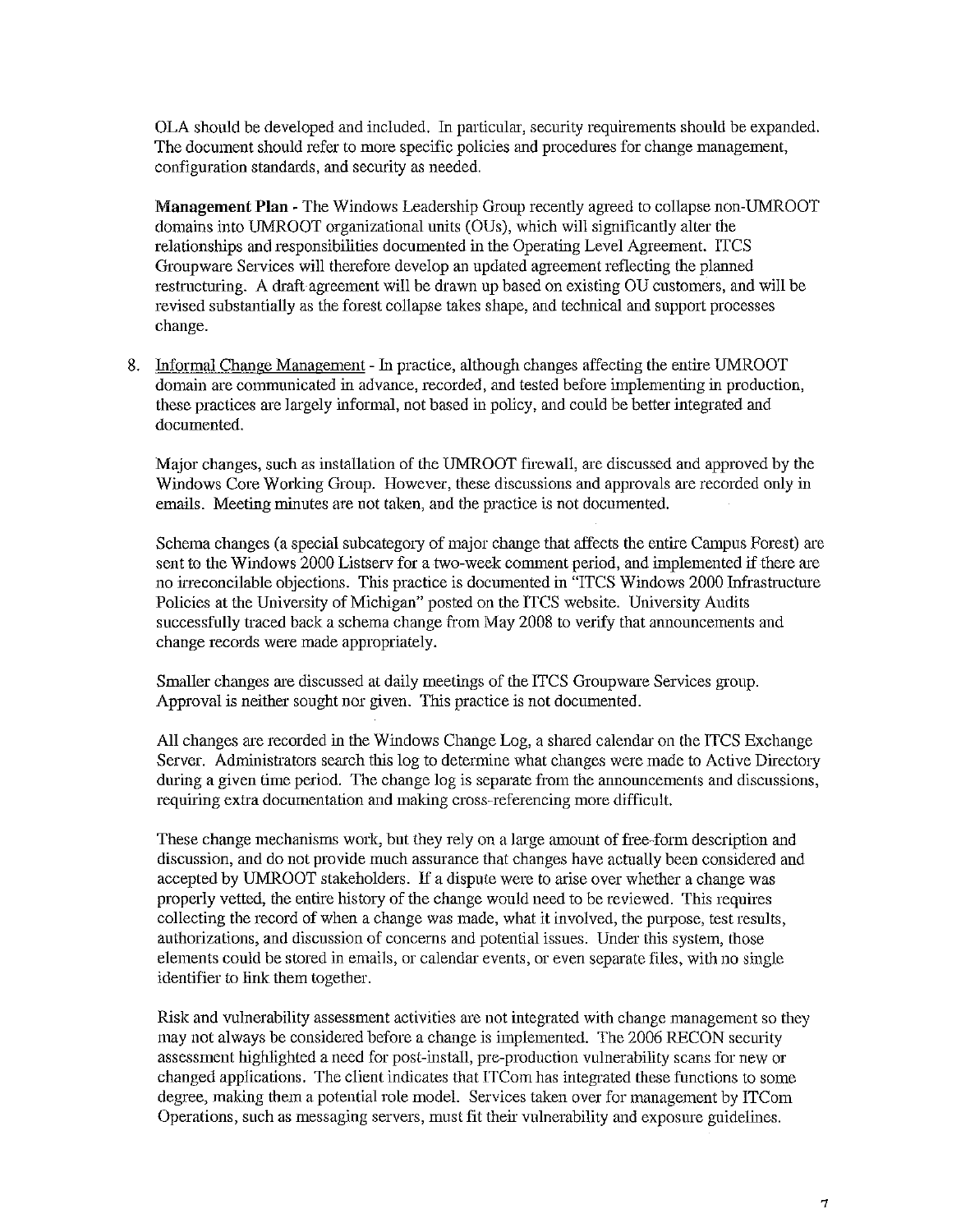**Management Plan** - ITCS Groupware Services will examine available options for unifying its change documentation and approval processes, including the Remedy system used by ITCom and the FootPrints service offered elsewhere in ITCS. The selected process or system will simplify tracing the history of specific changes, and provide assurancc that chauges arc suitably vetted, approved, and communicated.

9. Disaster Recovery PIau - The UMROOT Forest Disaster Recovery Procedures contain detailed technical steps for restoring Active Directory. The steps cover the type of backup needed, the options for restoring, and the configuration of services. Several types of recovery scenarios are covered, including loss of one or multiple domain controllers, or au entire domain. Special configurations applicable to domains other than UMROOT (e.g., Engineering or Business School) are noted.

As detailed as the disaster recovery procedures are, they do not address some of the broader operational issues that are typically covered in such plans, such as actual disaster scenarios, coordination of recovery efforts, communication methods, and how the plan will be tested and kept current. A disaster recovery plan needs to cover all of these areas to ensure timely and effective recovery including the following.

- Expand the UMROOT disaster recovery plan to address:
	- a Who will lead Active Directory recovery efforts, who may be called on to assist with and support recovery, and how they will communicate (e.g., if U-M email is not functioning)
	- a How and what types of information ITCS will communicate to stakeholders in subdomains and organizational units, and the user community
- Establish a periodic schedule (every one to two years) for reassessment and retesting of the recovery process, including documentation of lessons learned and any revisions to the plan.

Some scenarios, such as the loss of a data center, could be addressed in broader ITCS disaster recovery or business continuity plans. If so, those sources should be referenced appropriately.

**Management Plan** - ITCS Groupware Services will incorporate the recommended elements into the UMROOT disaster recovery plan as it is rewritten for Windows Server 2008.

Based on University Audits observations and testing, intemal controls in the UMROOT Domain of the Campus Forest are partially adequate, and improving. Improvements in managing and ensuring the accuracy and timeliness of user access to UMROOT-supported resources hiuge on the continuing deployment of the MCommunity enterprise directory project.

Current controls provide a moderate level of assurance that UMROOT is safeguarded from threats outside the University, due in large part to the addition of a network firewall to protect core UMROOT servers. Assurance of protection from internal threats can be improved by formalizing change control practices, tightening the issuance aud expiration of user access, and issuing additional guidance to system administrators.

A follow-up to the outstanding issues will be conducted in the fourth quarter of fiscal yem 2009.

Significant challenges in the areas of governance and trusted-system risk are gradually being addressed at a campus-wide level. Resolution of these issues will simplify collaboration across campus by permitting common calendaring, email, and file storage services, and may allow significant cost savings by eliminating servers and related maintenance. A verbal agreement reached in December 2008 to merge all Campus Forest domains into UMROOT is another step to achieve these goals.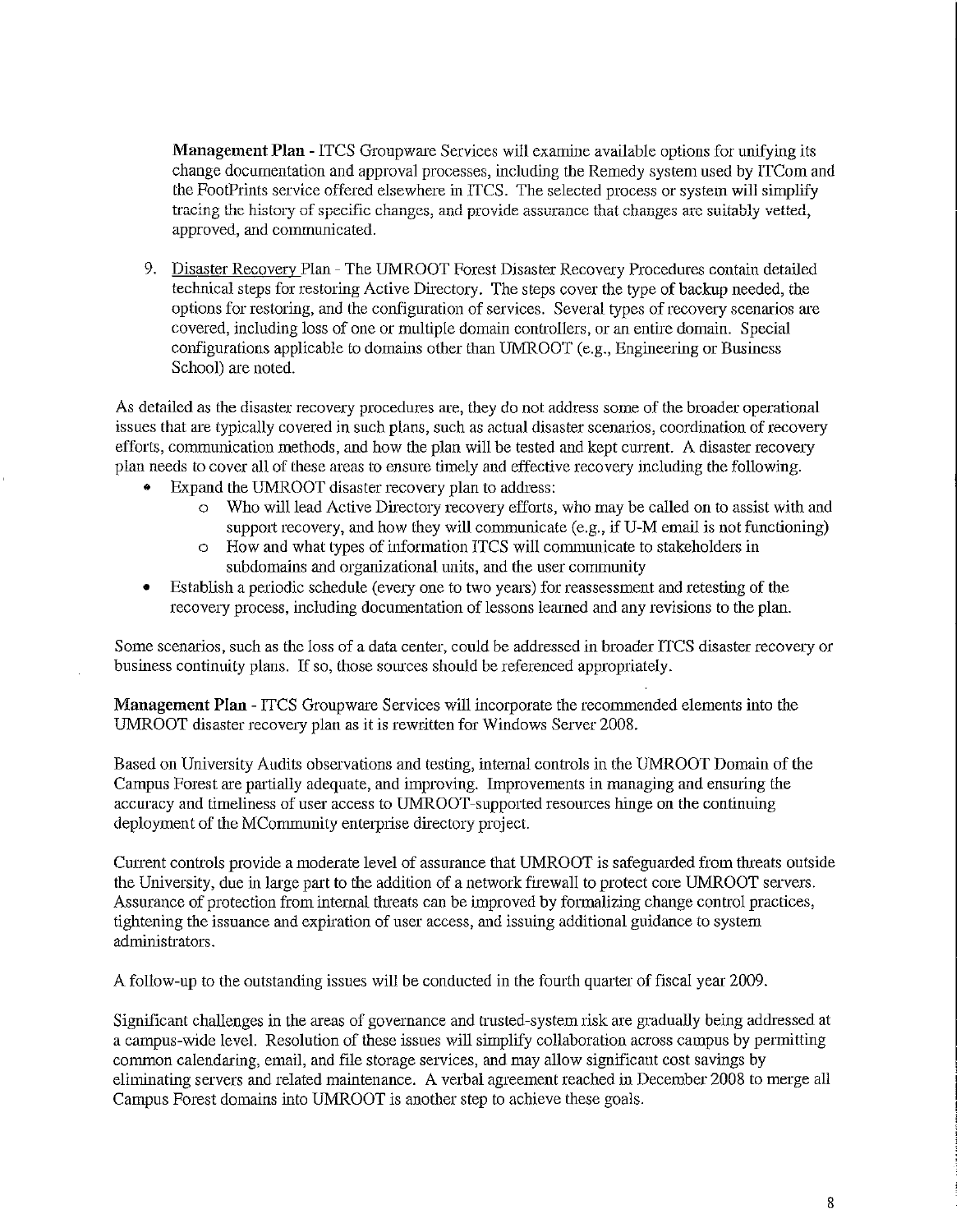## **FOLLOW-UP REPORTS**

University of Michigan Health System Emergency Department # 2008-112<br>Original Report issued May 9, 2008<br>Follow-up Report Issued February 18, 2009 Follow-up Report Issued February 18, 2009

Management has taken appropriate corrective action or plans are well underway on all audit recommendations, as indicated below. This audit is closed.

 $\sim$ 

 $\bar{z}$ 

### *Discharge Process Opportunity*

Plans are underway to equip the Emergency Department with a formal check-out location in fiscal year 2010. The redesigned area will provide a private and secure location to handle post visit patient counseling, including financial matters such as insurance and cash collection.

#### *Medical Documentation*

Emergency Department management provided additional training and now regularly monitors to ensure completion of transfer documentation.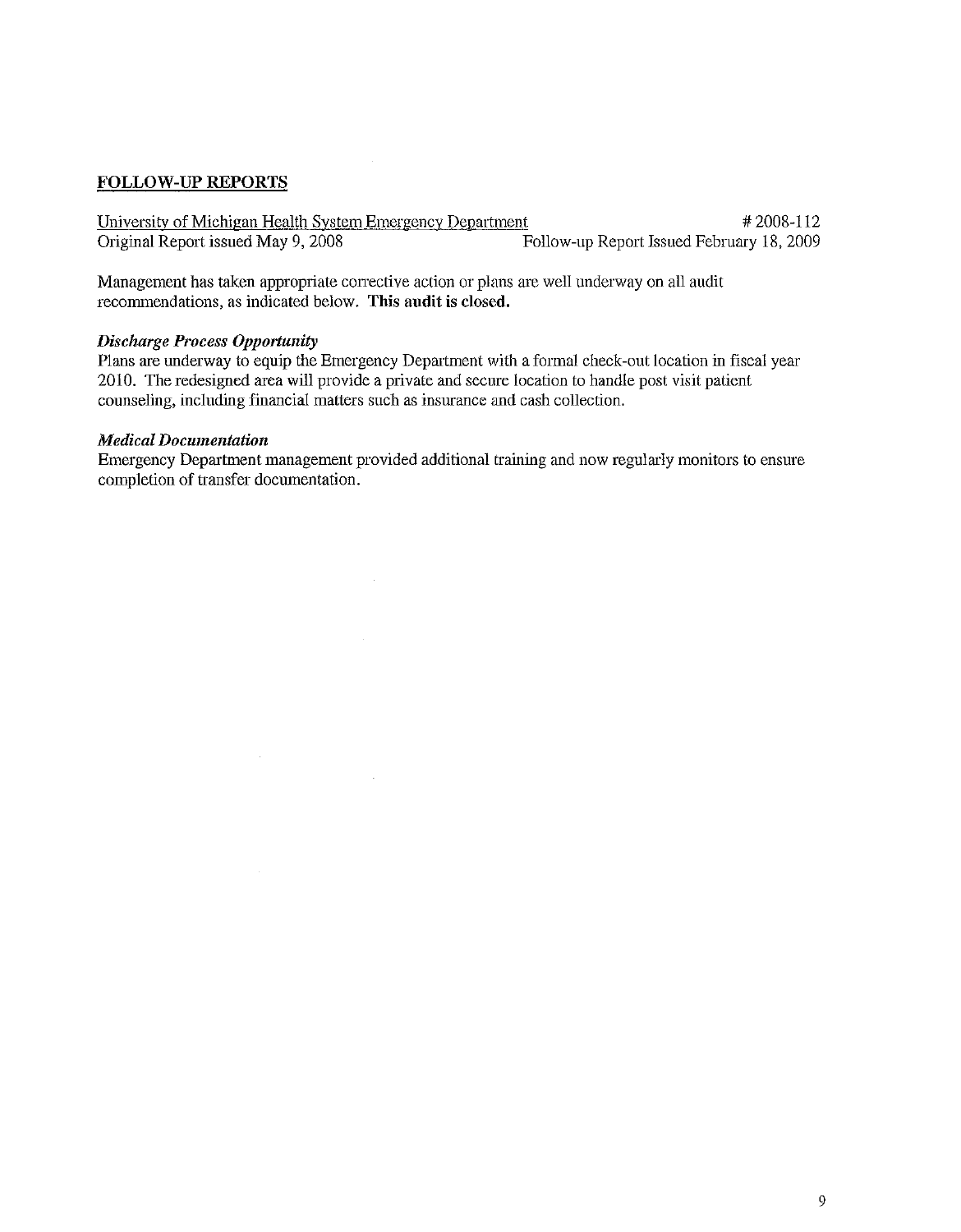# Open Andits Follow-up Table February 28,2009

| <b>Audit Title</b>                                                                                | Report<br>Date | <b>Issues</b>                                                                                                                                                                                                          | <b>Expected</b><br>Completion |
|---------------------------------------------------------------------------------------------------|----------------|------------------------------------------------------------------------------------------------------------------------------------------------------------------------------------------------------------------------|-------------------------------|
| Physical Security at Harlan Hatcher<br>Graduate Library 2008-303                                  | 9/2/08         | Emergency exits; alarms and<br>monitoring systems; fire safety;<br>safety or patrons and staff; storage;<br>deferred maintenance; procedures                                                                           | March 2009                    |
| University Health Service HIPAA IT<br>Security 2008-309                                           | 9/2/08         | Practice management system;<br>verification of internet access;<br>intranet tools server; data access<br>procedures; security policy                                                                                   | June 2009                     |
| College of Engineering Research<br>Computing 2008-302                                             | 10/29/08       | Vulnerable systems; unnecessary<br>services; unknown ports and<br>services; unknown systems;<br>unsupported devices; users with<br>system administrator privileges;<br>updating firewalls; procedural<br>documentation | <b>May 2009</b>               |
| Institute of Continuing Legal<br>Education 2008-202                                               | 11/24/08       | Removal of access for terminated<br>employees; role-based access;<br>website usage monitoring; backup<br>power testing; security assessment                                                                            | March 2009                    |
| Michigan Administrative Information<br>Services Grade System: Web-based<br>Grade Changes 2008-114 | 12/23/08       | Role assignments; customization;<br>two-factor authentication                                                                                                                                                          | <b>July 2009</b>              |
| Intercollegiate Athletics Paciolan<br>Ticket System 2009-302                                      | 01/09/09       | System administrator documentation;<br>system scan for PCI/DSS compliance                                                                                                                                              | March 2009                    |
| <b>Information Technology Central</b><br>Services Active Directory UMROOT<br>Domain 2008-310      | 02/16/2009     | Telnet services; security scans; user<br>accounts; host hardening; privileged<br>accounts; caching of domain<br>credentials; operating level<br>agreement; change management;<br>disaster recovery plan                | <b>June 2009</b>              |
| Medical School Pulmonary and Critical<br>Care Medicine Operational Review<br>2008-207             | 9/26/08        | Grant key personnel; travel and<br>hosting                                                                                                                                                                             | March 2009                    |
| University of Michigan Hospitals and<br>Health Centers Cashier's Office<br>2008-206               | 10/17/08       | Segregation of duties; bank statement<br>reconciliation and check writing<br>practices; follow-up of outstanding<br>vouchers; duplicate facility refunds                                                               | June 2009                     |
| UMHHC Payroll and Timekeeping<br>2008-110                                                         | 1/30/09        | Human Resource Management<br>System access; systematic data<br>integrity; payroll expenditure<br>analysis; roles and responsibilities                                                                                  | October 2009                  |
| Medical School Administrative Internal<br>Control Review 2008-208                                 | 1/30/09        | IT strategic planning; reconciliations;<br>gift fund usage; IT security; fire drill<br>regulations                                                                                                                     | September 2009                |

i.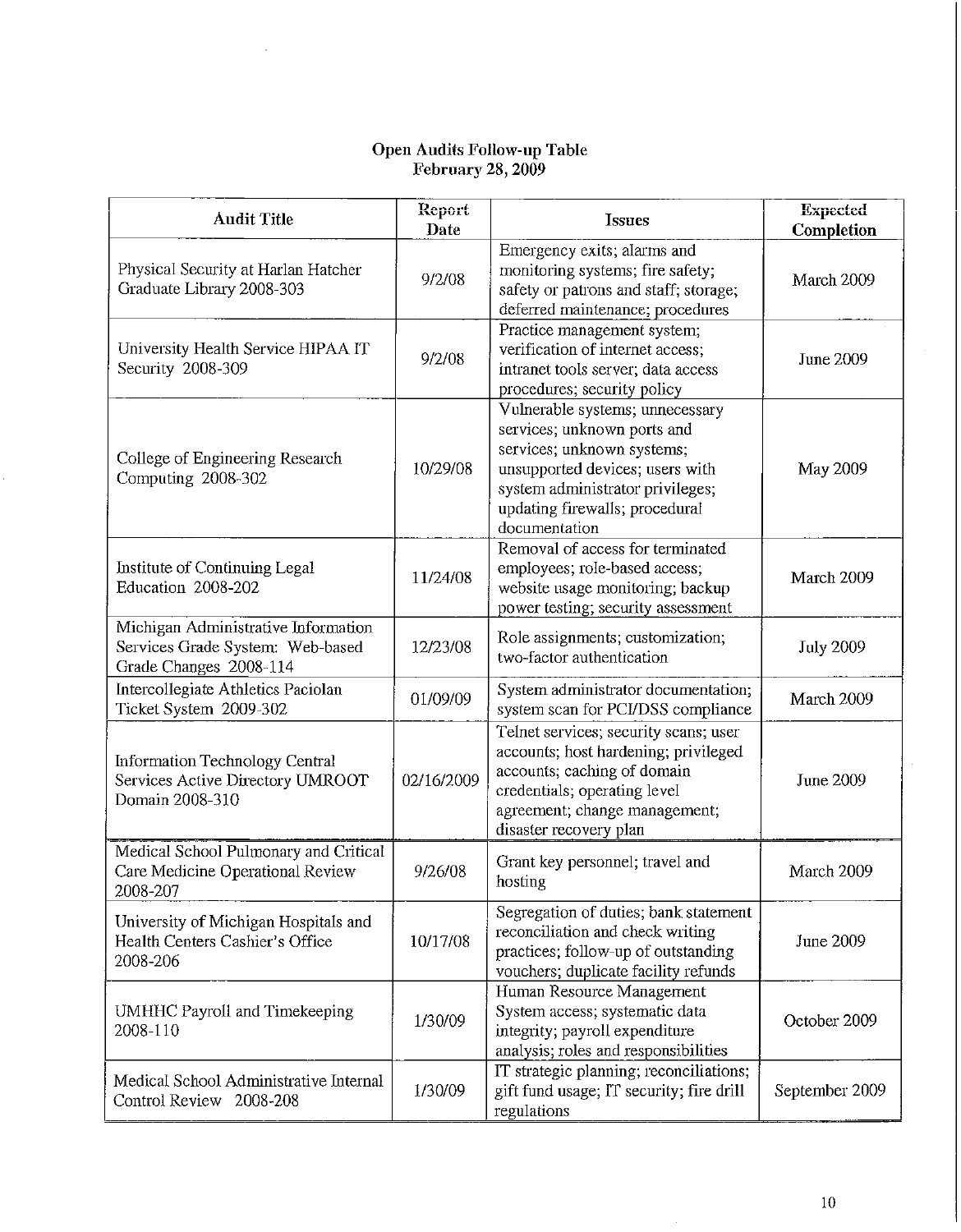| Resident Duty Hours 2008-102                                                       | 1/30/09  | Duty hours compliance                                                                                                                                                                                                                                      | September 2009                                  |
|------------------------------------------------------------------------------------|----------|------------------------------------------------------------------------------------------------------------------------------------------------------------------------------------------------------------------------------------------------------------|-------------------------------------------------|
| University Human Resources Family<br>and Medical Leave Act 2007-403                | 12/17/07 | Training; update relevant SPG<br>sections; written notifications                                                                                                                                                                                           | First follow-up<br>was completed<br>August 2008 |
|                                                                                    |          |                                                                                                                                                                                                                                                            | Second follow-up<br>March 2009                  |
| Transportation Services 2007-101                                                   | 1/28/08  | Controls over physical access;<br>system user access levels;<br>commercial driver's license testing;<br>vehicle inventory monitoring; fuel<br>inspection upon delivery; gross pay<br>register review; imprest cash fund;<br>formal policies and procedures | March 2009                                      |
| I-9 Employment Verification Process<br>2007-823                                    | 1/29/08  | Filing timeliness; automation;<br>training                                                                                                                                                                                                                 | March 2009                                      |
| University of Michigan - Flint<br>Chancellor's Office 2008-205                     | 9/30/08  | Roles and responsibilities; conflict of<br>interest; disaster recovery;<br>reconciliations; segregation of duties;<br>procedures                                                                                                                           | March 2009                                      |
| <b>Plant Operations Construction Services</b><br>2008-602                          | 11/4/08  | Project management reporting                                                                                                                                                                                                                               | June 2009                                       |
| Sponsored Programs Subrecipient<br>Monitoring 2008-501                             | 11/21/08 | Written guidance for PIs; subcontract<br>template                                                                                                                                                                                                          | June 2009                                       |
| School of Music, Theatre & Dance<br>Fiscal Responsibilities 2008-815               | 11/26/08 | Financial oversight and monitoring;<br>several procurement and payroll<br>observations; documented<br>procedures; written delegation of<br>authority; imprest cash management;                                                                             | <b>July 2009</b>                                |
| <b>Intercollegiate Athletics Business</b><br>Office Fiscal Responsibility 2008-210 | 12/23/08 | Reconciliations; procurement; cash<br>controls; overtime; check writing;<br>mobile devices; equipment<br>disposition; hiring and termination<br>procedures                                                                                                 | April 2009                                      |
| William L. Clements Library<br>2008-212                                            | 1/26/09  | Grant compliance; endowment<br>agreements; collection management;<br>insurance coverage; physical safety<br>and security; reconciliations;<br>recharge rates                                                                                               | September 2009                                  |
| University Press Inventory and<br>Receivables 2008-203                             | 1/30/09  | Accounting checklists; inventory<br>analysis                                                                                                                                                                                                               | September 2009                                  |

 $\sim 10^{11}$  km  $^{-1}$ 

 $\sim 10^6$